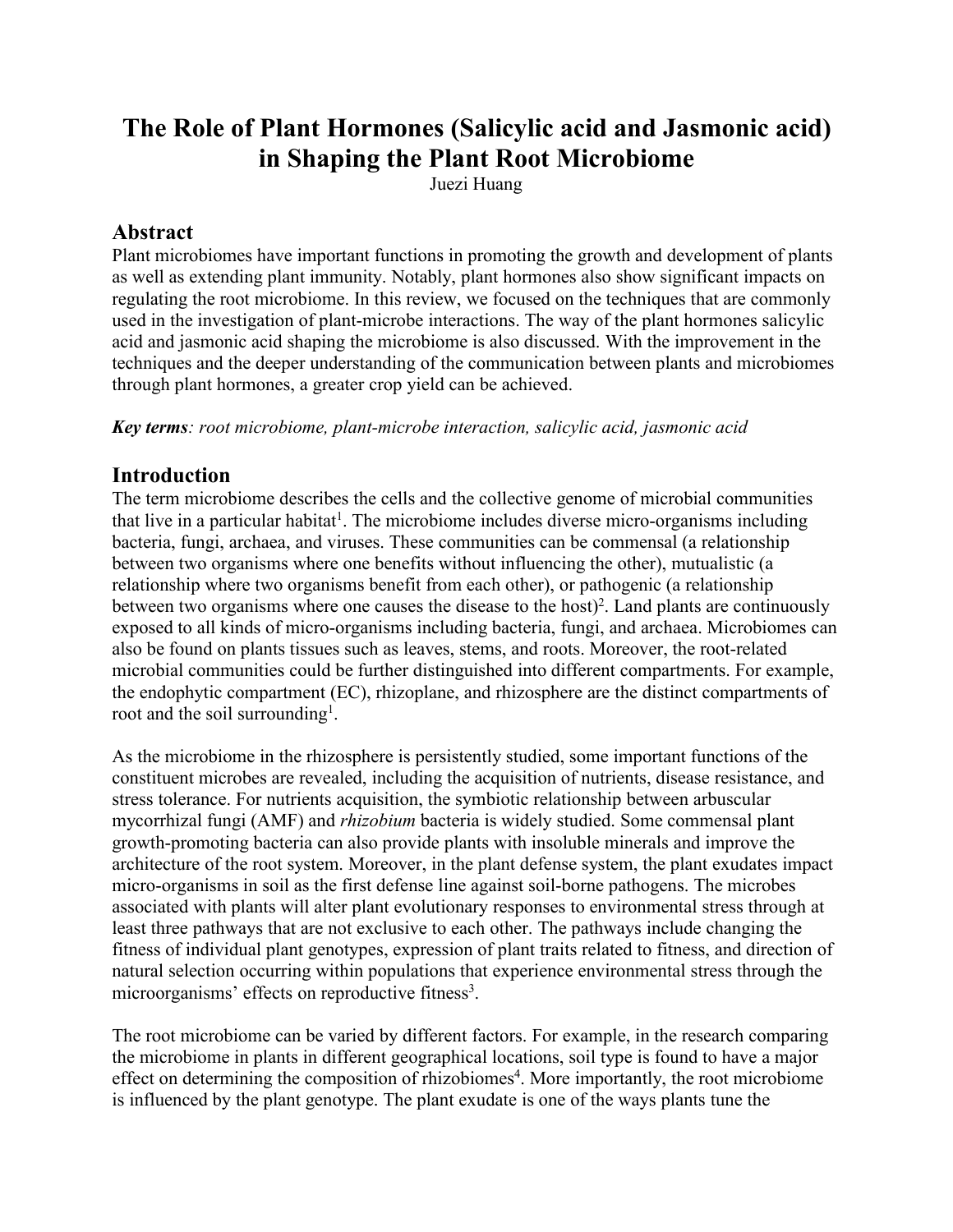microbiome. The root exudates are a mix of all kinds of compounds including carbohydrates, amino acids, and organic acids. These compounds generate the gradient of carbon sources, phytochemicals, oxygen as well as pH and hence influence the root microbiome composition 5 .

Besides plant exudates, plant hormones are also involved in regulating the root microbiome. Plant hormones are the chemicals in plants that are involved in cellular processes. There is a large variety of plant hormones. Table 1 summarizes the major hormones in plants and their main functions. Studies suggested that plant hormones can shape the microbiome by triggering immune pathways 6 . This review will focus on some techniques that are applied commonly to study plant-microbiome interaction and the role of jasmonic acid and salicylic acid in shaping the root microbiome on plants.

| Hormone name     | Primary functions                                                            |
|------------------|------------------------------------------------------------------------------|
| Auxin            | Auxin is important to the growth and development of plants. The ability      |
|                  | of auxin to drive the elongation of hypocotyls, epicotyls, and coleoptiles   |
|                  | is widely studied <sup>7</sup> .                                             |
| Salicylic acid   | SA has an irreplaceable role in plant immunity. This hormone is found        |
| (SA)             | to take part in both pathogen-associated patterns (PAMPs) triggered          |
|                  | immunity (PTI) and induce effector-triggered immunity (ETI). In the          |
|                  | meantime, it also has interactions with other plant hormones such as         |
|                  | auxin, and ABA to help regulate plant growth and adaption to abiotic         |
|                  | stress $8$ .                                                                 |
| Jasmonic acid    | JA is an essential hormone in plants. It is involved in multiple important   |
| (JA)             | biological processes in plants. For instance, it involves the plant          |
|                  | immunity system, it also has interactions with SA which is mainly            |
|                  | related to plant resistance. It also involves the mediation of stress and    |
|                  | control stomatal opening and closure <sup>9</sup> .                          |
| Ethylene         | Ethylene is mainly involved in regulating the developmental process of       |
|                  | plants. It also involves the stress response of plants. Furthermore, it also |
|                  | shows a response to other plant hormones <sup>10</sup> .                     |
| Abscisic acid    | ABA is very crucial in regulating the growth and development of the          |
| (ABA)            | plant as well as seed development. It also involves stress response and      |
|                  | controlling the stomata opening and closure <sup>11</sup> .                  |
| Gibberellic acid | GA involves in various biological processes. It takes part in seed           |
| (GA)             | dormancy and development, cell elongation, flowering initiation, sex         |
|                  | expression as well as embryo development <sup>12</sup> .                     |
| Cytokinin        | Cytokinin is found mainly related to the growth and development of           |
|                  | plants in all kinds of aspects such as leaf development, root development    |
|                  | as well as vascular development <sup>13</sup> .                              |

Table 1. Some common hormones in plants and their main functions in plants.

### **Techniques of investigating plant-microbiome interaction** *Arabidopsis thaliana* **as a model plant**

*Arabidopsis thaliana* is a plant that is widely used as a model plant in studies about botany. This is because it has a small size and a short life cycle last (8-12 weeks). *A. thaliana* is also self pollinating, and offspring tend to have highly homozygous gene loci. However, it can also be cross-pollinated manually. *Arabidopsis thaliana* also has a very small DNA content with only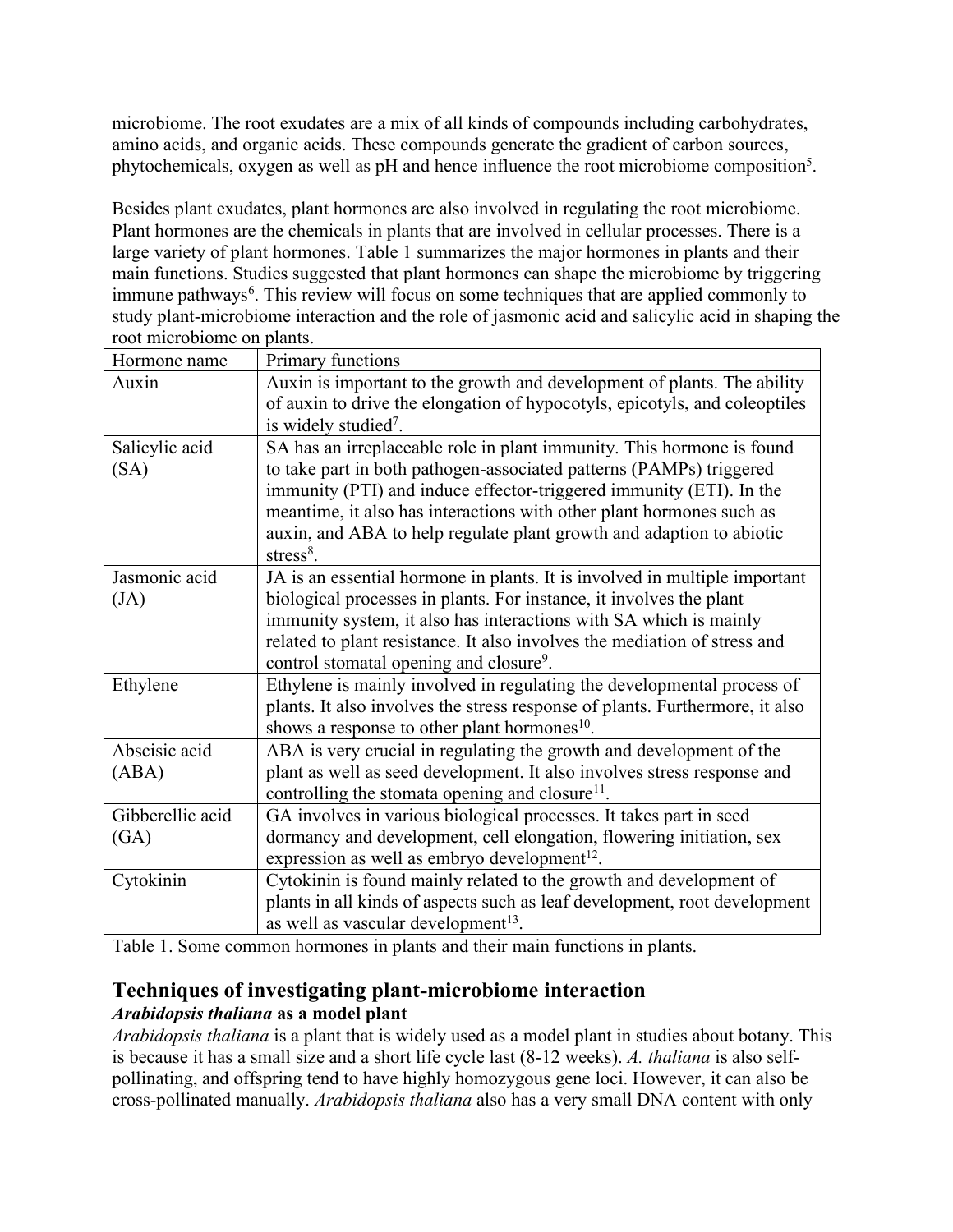100 Mbp per haploid genome. Therefore, its genome is easy to be edited and multiple mutants can be created 14 . Several mutants of*Arabidopsis* are already identified to detect the impact of change in host hormone production on the composition of the root microbiome. For example, *sid2* mutation reduces the accumulation of SA; *npr1* causes a deficiency in SA signaling, and *fad7/8/9* is a triple mutant deficient in JA accumulation 1 . More importantly, pathosystems can be developed in *Arabidopsis* through two ways: 1. inoculate pathogens from closely related plant species and see whether the pathogens can also cause disease in *Arabidopsis*, 2. Seek for naturally infected *Arabidopsis.* With the development of these pathosystems that show useful variation in the host response to pathogens, more problems about plant disease could be addressed *14 .*

#### **Technology to determine the composition of the microbiome**

There are multiple techniques used to determine the members of the root microbiome and they can be categorized into culture-dependent and culture-independent methods.

The culture-dependent method were early developed techniques. It aims to study the behavior of the microbes under defined conditions<sup>15</sup>. In the study of microbiome, scientists culture microorganisms in the laboratory for the purpose of characterizing the microbial community 1 . For example, one study used transposon sequencing of *Pseudomonas* to identify genes that are related to root colonization of *Arabidopsis*. The culture-dependent techniques might not be expensive but could be time-consuming. One significant limitation of this method is that the microbiome formed in this method is incomplete and has reduced diversity compared to the actual environment<sup>151</sup>. Therefore, the microbiome might not be representative<sup>15</sup>. .

Unlike the culture-dependent method, culture-independent techniques are the molecular biology techniques that bypass the necessity of culturing microbes in the lab. Its biggest advantage is it could show the full picture of the root-associated microbiome. However, current cultureindependent techniques still have limitations, as discussed below.

16s amplicon sequencing and shotgun sequencing are the two most commonly used techniques of finding out "Who is there?" in the microbiome. They are both culture-dependent techniques.

In 16s rRNA gene sequencing, the region coding for 16s rRNA is amplified with PCR using primers that recognize highly conserved regions of the genes and sequenced. The amplified sequences are then clustered into operational taxonomic units (OTUs) based on their similarities. Certain assumptions can arise from the clustering, for example, sequences of 95% identity can represent one genus, while sequences of 97% identity can represent the same species. This method shows several advantages 16 . First, it requires a relatively low cost. Second, the data analysis can be performed by established pipelines. Finally, there is also a large database for reference. However, the limitation of this technique is that the annotation is based on an assumed association of the 16s rRNA gene with taxa defined as an OTU. Also, the OTUs are generally analyzed at the phyla or genera level and are less accurate at the species level. Moreover, because only the 16s rRNA gene is sequenced, other genes are based on the predicted OTUs. Therefore, the lack of direct gene identification might limit the understanding of the microbiome because of the existence of numerous bacterial strains<sup>17</sup>. Also, in 16s rRNA gene sequencing, the primers targeting the 16s rRNA gene are highly conserved. Therefore, the primers might not only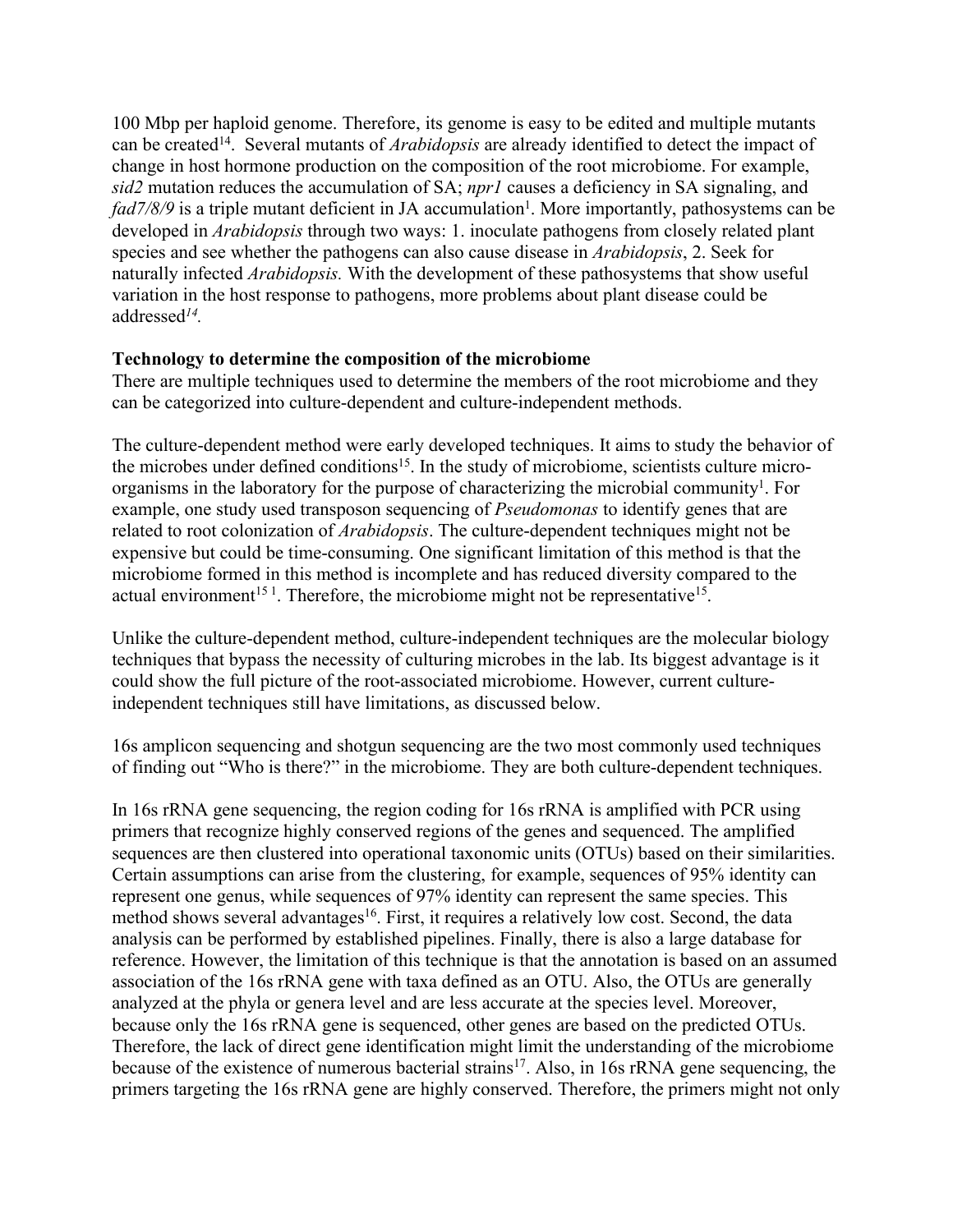target bacteria but also organelles such as mitochondria. This might influence the analysis ofthe microbiome that also contains plant materials 1 .

For shotgun sequencing, it sequences the whole genome including the overlapping region with random primers. This method owns the strength of having reinforced ability in identifying bacteria at a species level. Due to the increase in length of reads and the assembly of contigs, the accuracy of species detection is also increased. Furthermore, shotgun sequencing has the capacity of identifying specific genes in the microbiota. It has better detection of the diversity and the prediction of genes. However, there are still disadvantages in applying shotgun sequencing: 1) It is more expensive compared to 16s rRNA sequencing, 2) it requires a much more extensive database when analyzing the data<sup>17</sup>. .

# **Role of plant hormones: salicylic acid and jasmonic acid in plant-microbiome interaction**

### **Role of salicylic acid in shaping plant microbiome**

Salicylic acid (SA) is a plant hormone that is universally appeared in all plants. The basal level of SA varies among different plant species<sup>18</sup>. For most of the plants, the SA level is relatively low during the normal growth and development process because a high level of SA may inhibit plant growth and development<sup>19</sup>. For example, in *Arabidopsis* the basal level of SA is around 1.a  $\mu$ /M while in other species such as potato and rice the basal level of SA will be higher<sup>20</sup>. The changes in the surrounding environment will alter the concentration of SA in plants. These changes can be both biotic and abiotic.

When plants are under biotic stress, the SA level increases. For example, when *Arabidopsis* is infected by the fungalbiotroph *Erysiphe orontii* or the bacterial necrotroph *Pseudomonas syringae pv. Maculicola,* the SA level in plants increases 21 . During this process, SA is synthesized from chorismite depend on the ICS (isochorismate synthase) genes. Some bacteria such as *Pseudomonas aeruginosa* is also found to produce SA with ICS. Studies also show that the inoculation of *Mentha x piperita* plants with different rhizobacteria strains may lead to the increase of endogenous SA production<sup>18</sup>. The SA level will also increase when plants are under abiotic stress. Heavy metal stress can be one of the most common stresses to plants and could impose serious effects on plants and even humans through the food chain. Research on maize showed that when a plant is exposed to Cd, the SA accumulation will increase significantly. Furthermore, other abiotic stresses such as cold will also induce the production of SA in plants<sup>18</sup>. .

The mechanism of SA influencing the root microbiome is complex. The SA can influence the root microbiome both directly and indirectly. Multiple lines of evidence suggest that SA could influence the assembly of the microbiome indirectly through an immune response. It could participate in multiple immune pathways especially systemic acquired immunity. The SAR immune response is triggered by local pathogen attack of leaves and leads to plant-wide protection including distal and uninoculated organs<sup>22 23</sup>. The study had shown that the activation of SAR can change the rhizobiome in *Arabidopsis* 24 . Moreover, in another research that used both SA *Arabidopsis* mutants and exogenous application of SA, the root microbiome compositions are both found to be different after applying the two methods. For instance, in the mutant *cpr5* (hyperimmune), nine members of Actinobacteria showed reduced relative abundance while 12 Proteobacteria members showed increased relative abundance. In the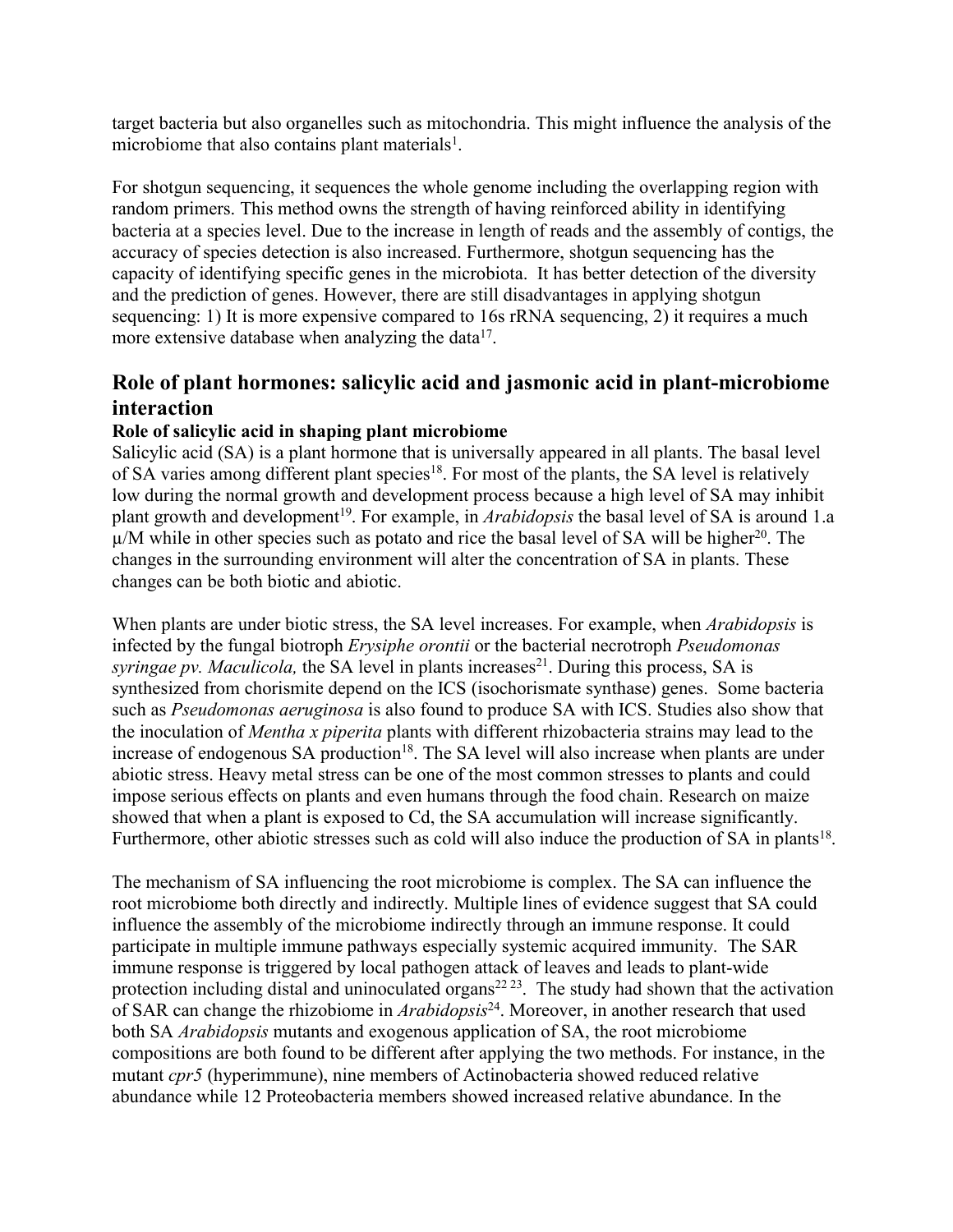experiment that used exogenous SA application, *Terracoccus sp. 273 (Actinobacteria)* was enriched in the root endophytic sample. These results showed SA influences the root microbiome by selecting different bacterial taxa (the bacteria can use SA as a carbon source or a growth promoting factor) through its function in homeostatic control of immune system outputs<sup>25</sup>. . These two studies suggest a general mechanism of SA can influencing the root microbiome through participating in immune activation, but a more detailed understanding of the SA-related immune signaling pathways influencing the root microbiome is still needed. The SA can also influence the root microbiome directly. For example, the growth of fungi *Fusarium oxysporum f. sp. Niveumcan* is inhibited by SA when it is released as a root exudate in watermelon 26 . Furthermore, the hormone SA is also found to be synthesized in some microbes such as beneficial root fungi *Indica* and *Mortierella hyaline*. However, the function of SA produced on plant colonization is still unknown. Studies showed that bacterial-producing SA might also support the growth of bacteria under iron limiting condition<sup>23</sup>. .

#### **Role of Jasmonic acid in shaping the root microbiome**

The hormone jasmonic acid (JA) and its derivatives can be found in higher plant species ubiquitously. They are all fatty acids that are derived from cyclopentanones and belong to the family known as oxylipids. Normally, there are high levels of JA in reproductive tissues, flowers, and seeds. It has been suggested that high levels of JA derivatives in Zea mays may be related to sex determination of the male reproductive structure<sup>27</sup>. However, the level of JA is very low in root and mature leaves<sup>28</sup>. As observed with SA, the concentration of JA in plants is also influenced by the surrounding environment that includes both biotic and abiotic environmental factors.

When the plant is under attack by herbivory insects, pathogens (specially necrotrophs) as well as wounding, JA can be synthesized rapidly<sup>29</sup>. All kinds of abiotic environmental factors could also impose changes in the concentration of JA, especially abiotic stresses. For example, when drought happens, there will be a rapid increase in endogenous content of JA and gradually decrease to basal level when drought continues. Moreover, the endogenous JA content was also found to increase to a larger extent when the plant (*Arabidopsis*, tomato, potato) is treated with salt. It is worth noting that the JA concentration increases in salt-sensitive plants but nearly has no change in salt-tolerant plants 9 . To summarize the synthesis process, JA is produced through the consistent action of enzymes in plastids, peroxisome, and cytoplasm. The stresses activate phospholipase in the plastid membrane and promote the synthesis pf linolenic acid. The linolenic acid will then be converted to 12-oxo-phytodienoic acid (12-oxo-PDA) through oxygenation with lipoxygenase (LOX), allene oxide synthase (AOS), and allene oxide cyclase (AOC). JA is then synthesized from 12-oxo-PDA by the activity of 12-oxo-phytodienoic acid reductase (OPR) and 3 cycles of beta-oxidation<sup>9</sup>. .

Similar to SA, JA can also influence the root microbiome directly or indirectly. The mechanism of JA influencing the root microbiome indirectly is also related to plant immune response, but JA participates in different pathways compare to the SA. In the research that applies exogenous JA to activate plant immune response, the rhizosphere bacterial community is influenced. The bacterial population that was enriched was found to have a close relationship with organisms that involve in plant defense. For example, a *Bacillus* population is found to be enriched upon the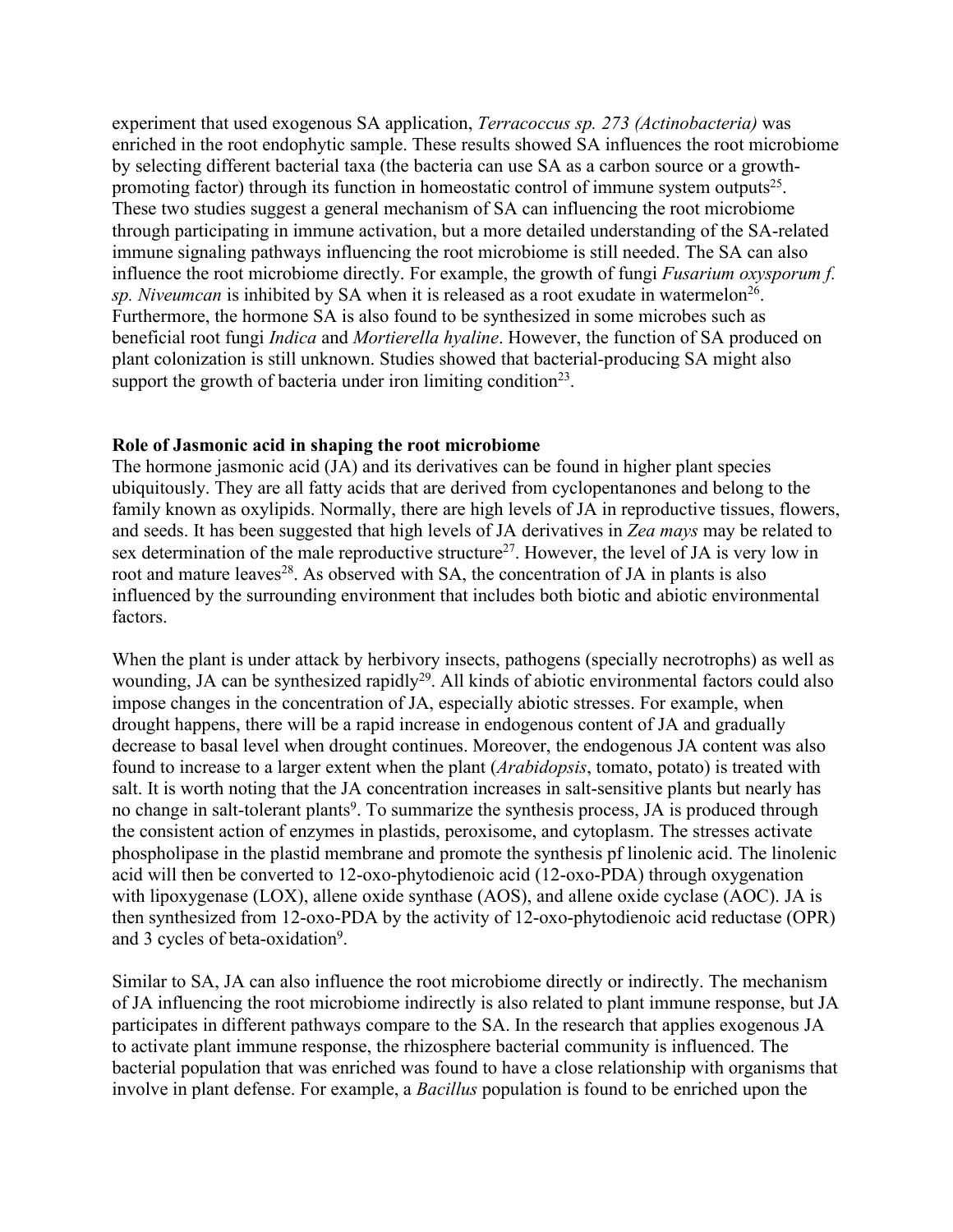activation of JA-mediated immune response. This population is close relative to the strain MHS022 that is known to produce antifungal volatiles acetamide and benzothiazole. However, the bacterial populations that were found to be related to plant growth such as *Bacillus niacini* were suppressed<sup>30</sup>. The tudy had suggested that with different modifications of the JA-mediated immune pathways using *Arabidopsis* mutants, both the composition of root exudates and rhizosphere bacteria and archaeal communities are affected, and the changes are found to be correlated to each other. For example, in the mutants of*Arabidopsis myc2* and *med25* (the former one has an increase in expression of defense gene but with weakened wound and insect response while the latter one has weakened herbivory and wound responsive pathway), the release of asparagine, ornithine, and tryptophan was reduced 31 . According to studies, glutamic acid and tryptophan are chemotactic to plant-associated bacteria, including *Rhizobium leguminosarum, Bacillus subtilis, Bacillus megaterium, Pseudomonas putida, Pseudomonas fluorescens*, and *Azospirillum brasilense.* These findings proposed the mechanism of JA influencing the root microbiome through changing root exudate composition by regulating immune response<sup>31</sup>. In the oot microbiome, some microbes are detected to synthesize JA. For instance, ectomycorrhizal fungus *Pisolithus tinctorius* can synthesize metabolize JA<sup>23</sup>. However, whether the hormone produced by the fungi can influence the root microbiome directly is still needed to be explored further<sup>32</sup>. .

#### **The interactions between SA and JA**

A large number of studies suggested that there are complex interactions between the hormone SA and JA. Both SA and JA mediated signaling pathways can be triggered. For instance, when plants are under attack from virulent *Pseudomonas syringae* both SA and JA signaling pathways will be activiated<sup>33</sup>. Under certain situations, one hormone signaling pathway will be more prioritized than the other one. For instance, the SA pathway that is induced by avirulent *P*. *syringae* will suppress the JA-signaling pathway. However, when the *Arabidopsis* is treated by *Pseudomonas sp. CH267*, the systemic susceptibility will be induced 33 . The SA and JA tradeoff will shift toward JA dependent pathway against herbivores while sacrificing SA-related defense against bacterial pathogens. When the surrounding environment changes, plants shift between the SA and JA mediated pathways. The change in the signaling might influence homeostatic control and secondary metabolites secreted by plant roots and hence influence the root microbiome composition<sup>32</sup>. .

### **Discussion/conclusion**

#### **Techniques that are used toinvestigate the microbiome**

In this review, *Arabidopsis thaliana* is discussed as a model plant. It owns unique characteristics (e.g., short life cycle, easily edited genes, etc.) that make it suitable to be used as a model plant in a wide range of research that is related to plants. The techniques (16s rRNA gene sequencing and shotgun sequencing) of identifying the compositions of the microbiome are also introduced.<br>Moreover, the culture-dependent and culture-independent approaches of analyzing the microbiome are also discussed. These techniques are broadly used for investigating the plant microbiome interaction. In the studies mentioned in this review, scientists used *Arabidopsis* mutants with altered hormone production and signaling to investigate plant microbiome interactions 25 31 . Moreover, both studies used 16s rRNA gene sequencing to analyze the microbiome composition.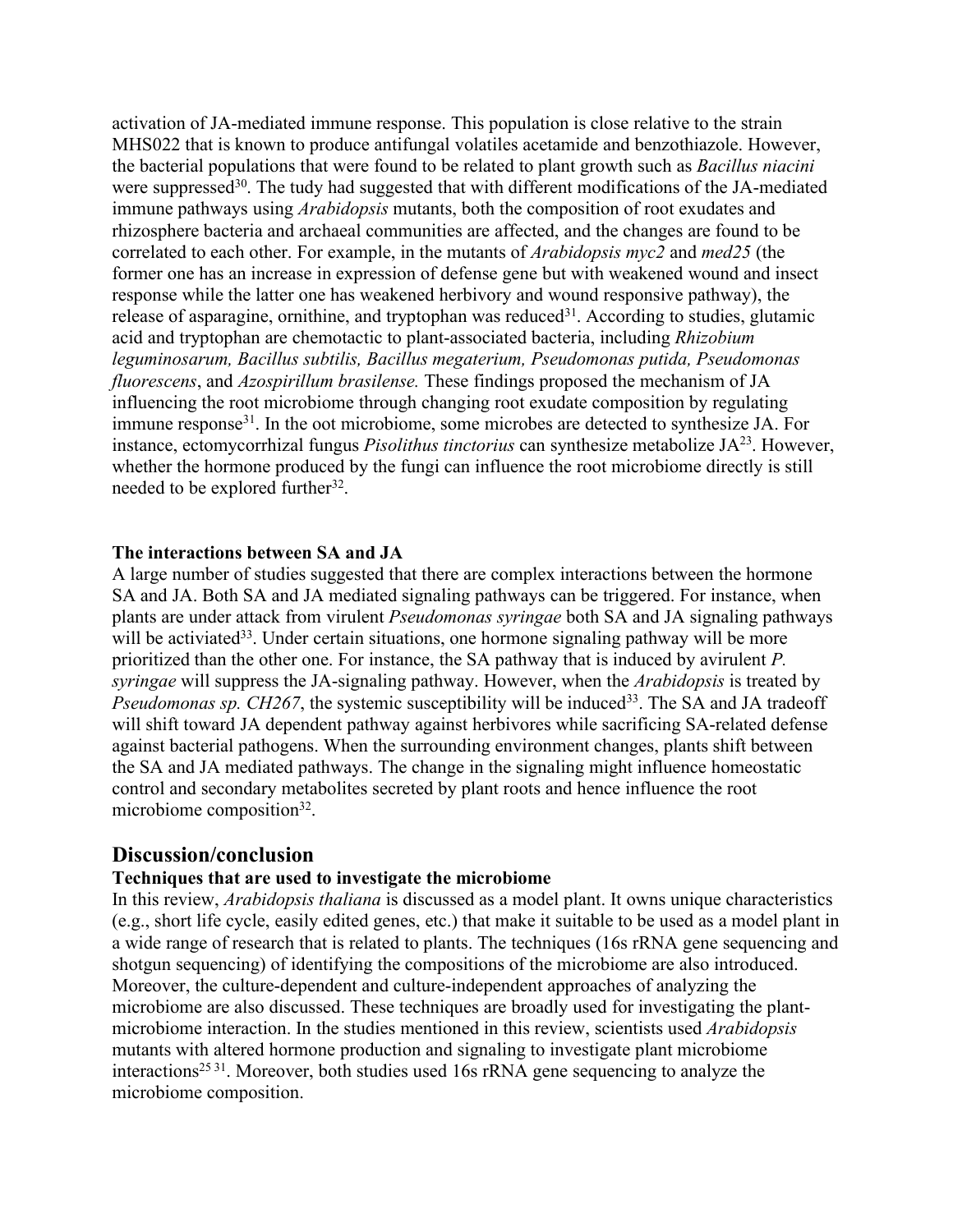As mentioned in the review there are limitations on the techniques. Therefore, it is important to have multiple experiments to investigate the impact of plant hormones on the composition of root microbiome more accurately. In the paper written by Lebeis et al., both exogenous applications of plant hormones and *Arabidopsis* mutants are used in the research to find out the mechanism of SA influencing the root microbiome<sup>25</sup>. .

#### **The role of Salicylic acid and Jasmonic acid in shaping root microbiome**

Plants and microbes are interacting with each other incessantly. For plants, they are trying to build up attractive habitats for beneficial microbes to colonize. However, this will also introduce pathogenic microbes. Therefore, plants need to build up mechanisms to select and manage the members in their microbiomes<sup>34</sup>. In this process, plant hormones play an irreplaceable role. To study the complex interactions between plant hormones and the microbiome, multiple techniques are developed. Researchers can investigate the mechanisms of plant hormones influencing microbiomes using combinations of techniques.

This review mainly focused on the plant hormones JA and SA. In the review, the basal levels of the two hormones were discussed and both biotic and abiotic factors can trigger the change in the level of the two hormones. Both of them can influence the plant microbiome directly or indirectly: (1) The two hormones can regulate the rhizobiome through their immune signaling pathways when the plant immune response is triggered. (2) Plant hormone can also make direct chemical interactions with microbes when it is secreted as root exudate or when members of the microbiome produced them. Moreover, under different conditions, the plants will shift their immune signaling pathways toward one than the other one<sup>26 32</sup>. However, further understanding of the mechanisms of plant hormones influencing the root microbiome is still needed. The function of phytohormone-producing microbes shaping the root microbiome is still needed to be explored further.

Besides focusing on the role of SA and JA shaping the root microbiome, the functions of other plant hormones in shaping microbiomes on other locations of plants are also studied such as the phyllosphere (the habitat for microbes provided by the parts of plants that is above ground) is also being studied 35 . The communication between plants hormones and microbes is studied in other agricultural plants as well. For instance, plant-microbiome interactions in peanut (*Arachis hypogaea L.),* legume, wheat (*Triticum aestivum*) and, rice (*Oryza sativa)* 36 37 . With a deeper understanding of the interactions between plant hormones and microbes and the mechanism of hormones regulating the microbiome, an enhanced crop yield can be achieved. For example, understanding of the JA-signaling pathway can be used to attract and maintain beneficial microbes and breeding microbe-optimized plants as well as specific plant-optimized microbiomes which are useful inoculants 38 .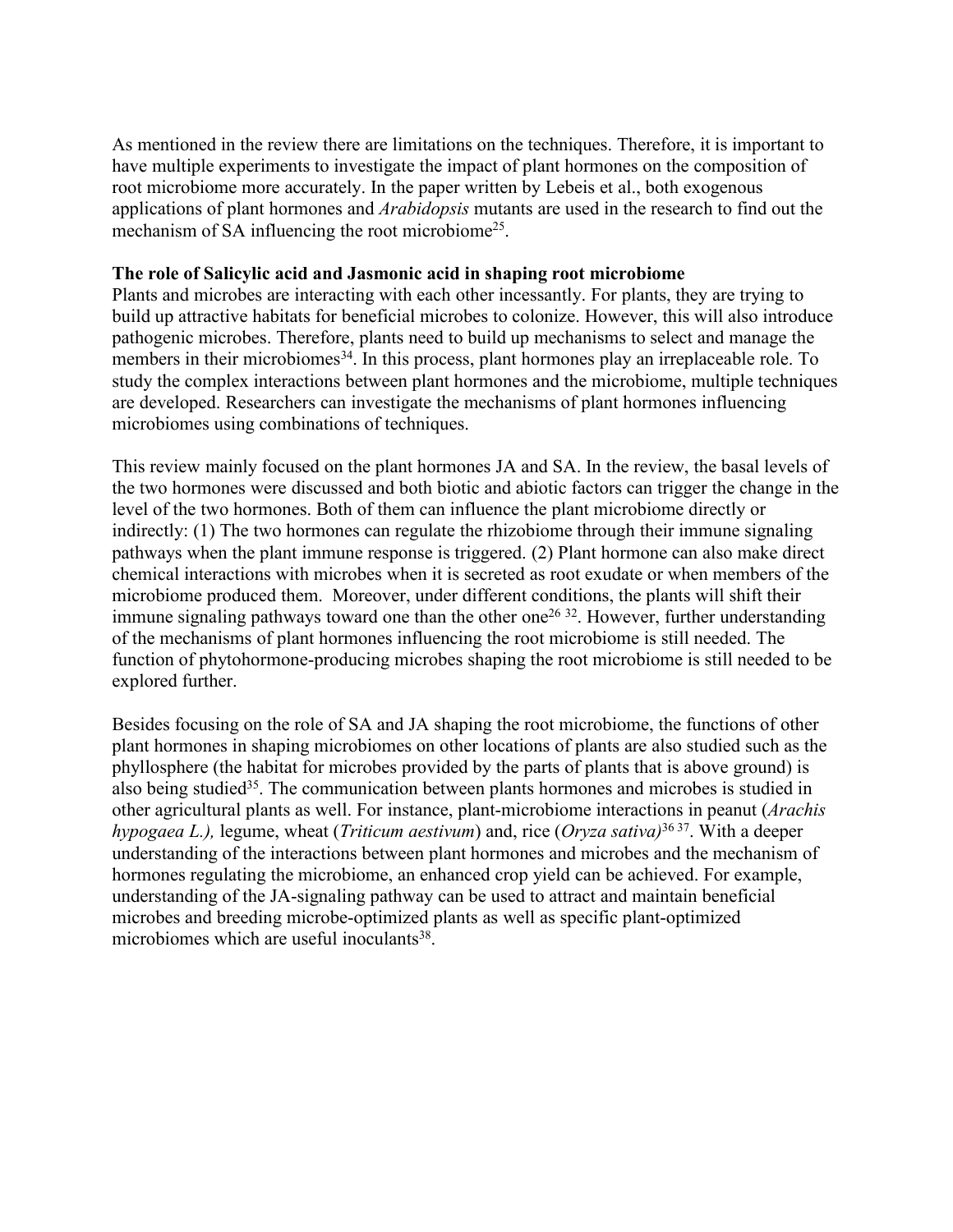#### **References**

- 1. Reinhold-Hurek B, Bünger W, Burbano CS, Sabale M, Hurek T. Roots Shaping Their Microbiome: Global Hotspots for Microbial Activity. Annu Rev Phytopathol. 2015;53:403- 424. doi:10.1146/annurev-phyto-082712-102342
- 2. Schlaeppi K, Bulgarelli D. The plant microbiome at work. Mol Plant-Microbe Interact. 2015;28(3):212-217. doi:10.1094/MPMI-10-14-0334-FI
- 3. Trivedi P, Leach JE, Tringe SG, Sa T, Singh BK. Plant–microbiome interactions: from community assembly to plant health. Nat Rev Microbiol. 2020;18(11):607-621. doi:10.1038/s41579-020- 0412-1
- 4. Lundberg DS, Lebeis SL, Paredes SH, et al. Defining the core Arabidopsis thaliana root microbiome. Nature. 2012;488(7409):86-90. doi:10.1038/nature11237
- 5. Vives-Peris V, de Ollas C, Gómez-Cadenas A, Pérez-Clemente RM. Root exudates: from plant to rhizosphere and beyond. Plant Cell Rep. 2020;39(1):3-17. doi:10.1007/s00299-019-02447-5
- 6. Kniskern JM, Traw MB, Bergelson J. Salicylic acid and jasmonic acid signaling defense pathways reduce natural bacterial diversity on Arabidopsis thaliana. Mol Plant-Microbe Interact. 2007;20(12):1512-1522. doi:10.1094/MPMI-20-12-1512
- 7. Korasick DA, Enders TA, Strader LC. Auxin biosynthesis and storage forms. J Exp Bot. 2013;64(9):2541-2555. doi:10.1093/jxb/ert080
- 8. An C, Mou Z. Salicylic Acid and its Function in Plant Immunity. J Integr Plant Biol. 2011;53(6):412-428. doi:10.1111/j.1744-7909.2011.01043.x
- 9. Ruan J, Zhou Y, Zhou M, et al. Jasmonic acid signaling pathway in plants. IntJ Mol Sci. 2019;20(10). doi:10.3390/ijms20102479
- 10. Binder BM. Ethylene signaling in plants. J Biol Chem. 2020;295(22):7710-7725. doi:10.1074/jbc.REV120.010854
- 11. Chen K, Li GJ, Bressan RA, Song CP, Zhu JK, Zhao Y. Abscisic acid dynamics, signaling, and functions in plants. J Integr Plant Biol. 2020;62(1):25-54. doi:10.1111/jipb.12899
- 12. Gupta R, Chakrabarty SK. Gibberellic acid in plant: Still a mystery unresolved. Plant Signal Behav. 2013;8(9). doi:10.4161/psb.25504
- 13. Kieber JJ, Schaller GE. Cytokinins. Arab B. 2014;12:e0168. doi:10.1199/tab.0168
- 14. Mauch-Mani B, Slusarenko AJ. Arabidopsis as a model host for studying plant-pathogen interactions. Trends Microbiol. 1993;1(7):265-270. doi:10.1016/0966-842X(93)90049-W
- 15. Johnson JS, Spakowicz DJ, Hong BY, et al. Evaluation of 16S rRNA gene sequencing for species and strain-level microbiome analysis. Nat Commun. 2019;10(1):1-11. doi:10.1038/s41467- 019-13036-1
- 16. Koedooder R, Mackens S, Budding A, et al. Identification and evaluation of the microbiome in the female and male reproductive tracts. Hum Reprod Update. 2019;25(3):298-325. doi:10.1093/humupd/dmy048
- 17. Ranjan R, Rani A, Metwally A, McGee HS, Perkins DL. Analysis ofthe microbiome: Advantages of whole genome shotgun versus 16S amplicon sequencing. Biochem Biophys Res Commun. 2016;469(4):967-977. doi:10.1016/j.bbrc.2015.12.083
- 18. Janda T, Szalai G, Pál M. Salicylic acid signalling in plants. IntJ Mol Sci. 2020;21(7). doi:10.3390/ijms21072655
- 19. Peng Y, Yang J, Li X, Zhang Y. Salicylic Acid: Biosynthesis and Signaling. Annu Rev Plant Biol. 2021;72:761-791. doi:10.1146/annurev-arplant-081320-092855
- 20. Zhang Y, Li X. Salicylic acid: biosynthesis, perception, and contributions to plant immunity. Curr Opin Plant Biol. 2019;50:29-36. doi:10.1016/j.pbi.2019.02.004
- 21. Wildermuth MC, Dewdney J, Wu G, Ausubel FM. Isochorismate synthase is required to synthesize salicylic acid for plant defence. Nature. 2001;414(6863):562-565.